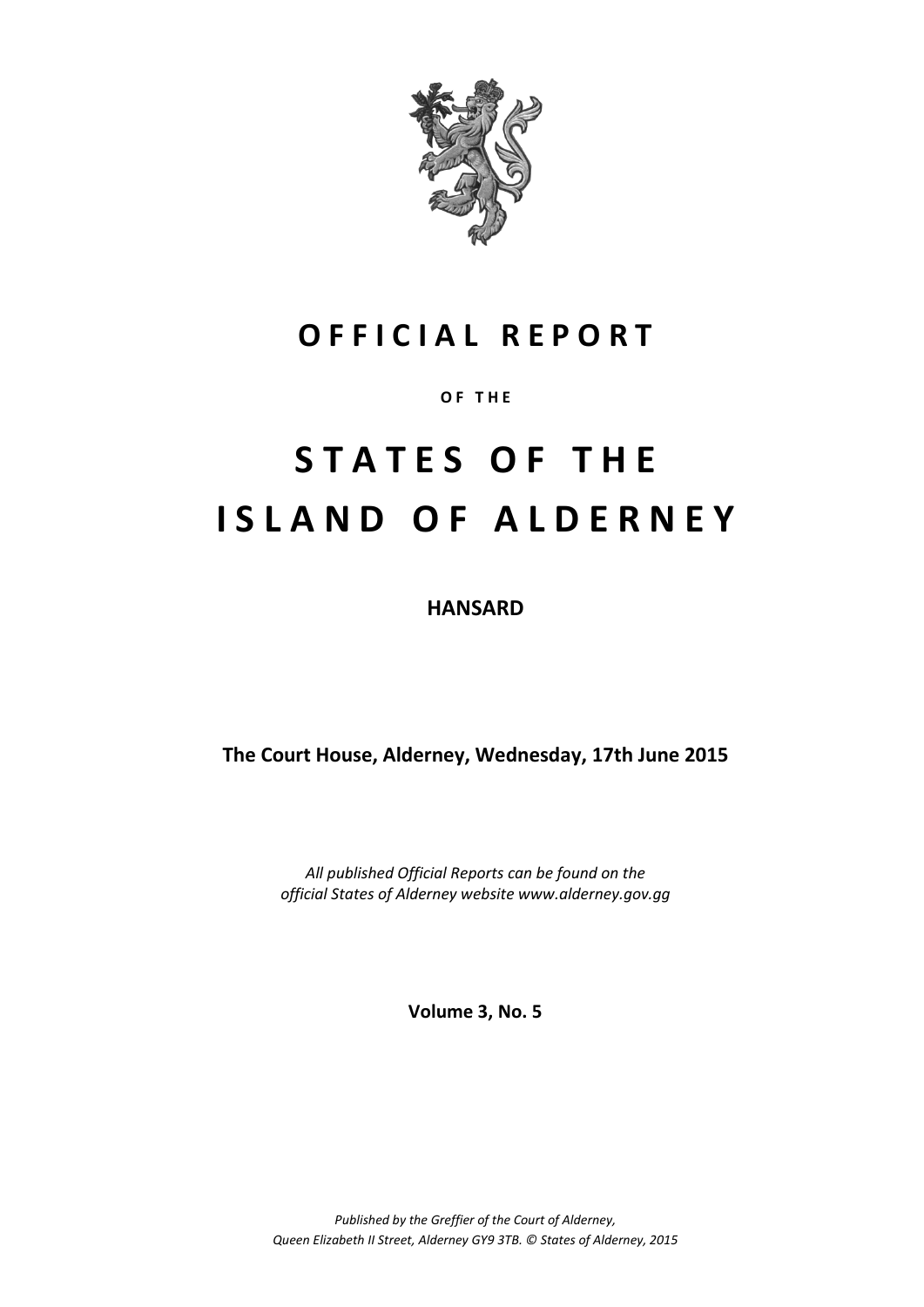#### **Present:**

#### **Mr Stuart Trought, President**

#### **Members**

Mr Matthew Birmingham Mr Neil Harvey Mr Louis Jean Mr Robert McDowall Mr Graham McKinley Mrs Norma Paris Mr Steve Roberts Mr Christopher Rowley Mr Francis Simonet Mr Ian Tugby

#### **The Greffier of the Court**

Mrs Sarah Kelly

# **Business transacted**

| II. Testamentary Freedom - The Retrait Lignager (Abolition) (Alderney) Law, 2015 and |  |
|--------------------------------------------------------------------------------------|--|
| III. Questions and Reports - Policy and Finance Committee - Chairman's Report 75     |  |
|                                                                                      |  |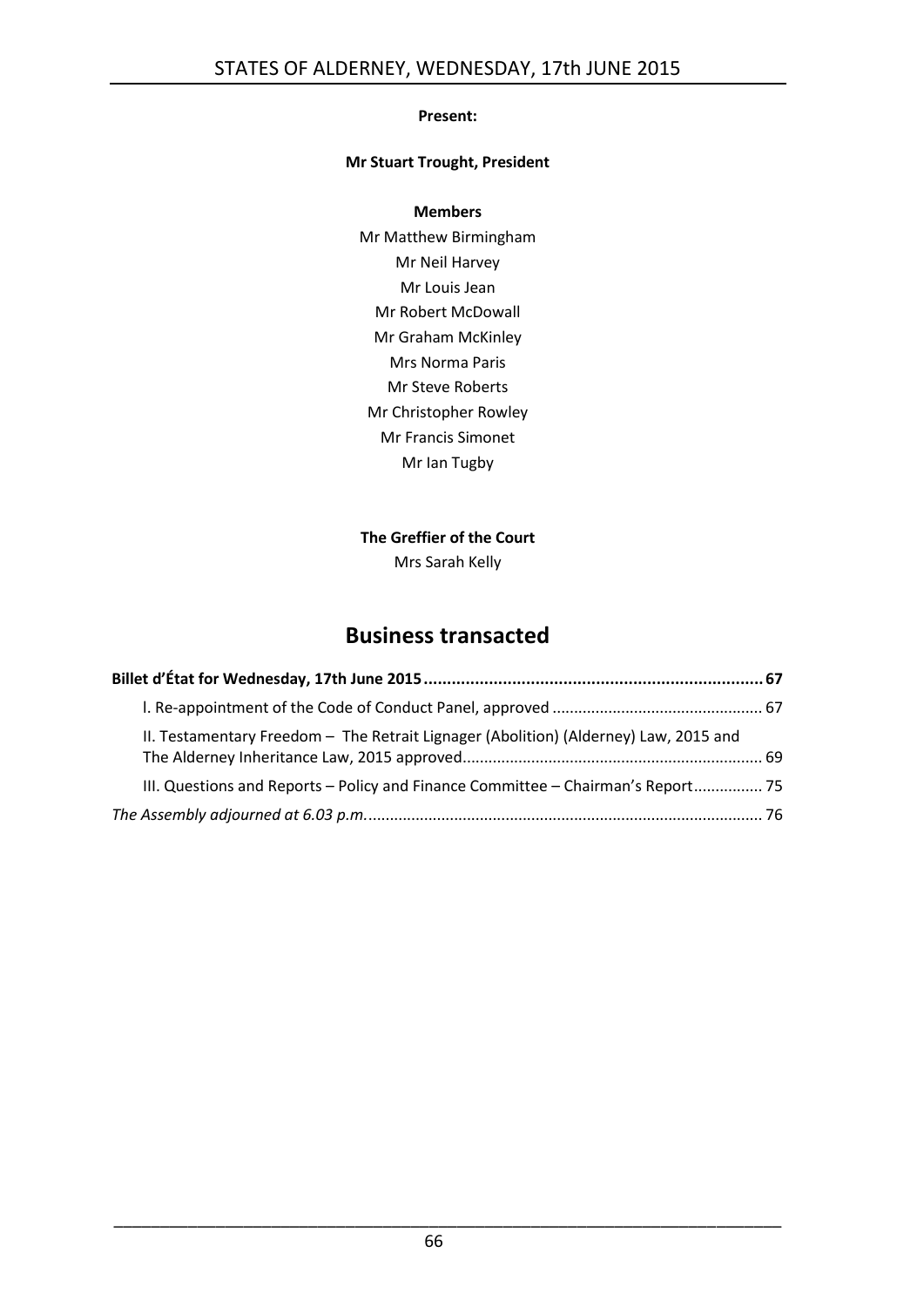# States of Alderney

*The States met at 5.33 p.m. in the presence of Lieutenant G T Workman RN (Rtd), a representative of His Excellency Air Marshal Peter Walker, C.B., C.B.E. Lieutenant-Governor and Commander-in-Chief of the Bailiwick of Guernsey*

[THE PRESIDENT *in the Chair*]

### **PRAYERS**

*The Greffier*

**ROLL CALL** *The Greffier*

# <span id="page-2-0"></span>Billet d'État for Wednesday, 17th June 2015

**l. Re-appointment of the Code of Conduct Panel, approved**

<span id="page-2-1"></span>*Item I.*

*The States of Alderney is asked: to approve that the following persons: Mr Peter Cunningham Mrs Rosemary Hanbury Mrs Helen McGregor Mrs Pamela Pearson Mr John Russell be confirmed as Members of the States Members Code of Conduct Review Panel until the period ending 31stDecember 2015.*

**The President:** Madam Greffier, before we move to the first Item, I will ask Mr Birmingham, as Convener, to give the report on the People's Meeting – if you would be so kind, 5 Mr Birmingham.

**Mr Birmingham:** The People's Meeting took place on 10th June at 1900 hrs. I convened the meeting and I was assisted by the Chief Executive and the Treasurer. The President was in attendance, as were six other States Members excluding myself, and our minutes secretary. 10 There were approximately 22 members of the public and two members of the press.

Would you like me to read the details of Item I?

**The President:** It will save you rising again, Mr Birmingham, so please do.

15 **Mr Birmingham:** Thank you very much.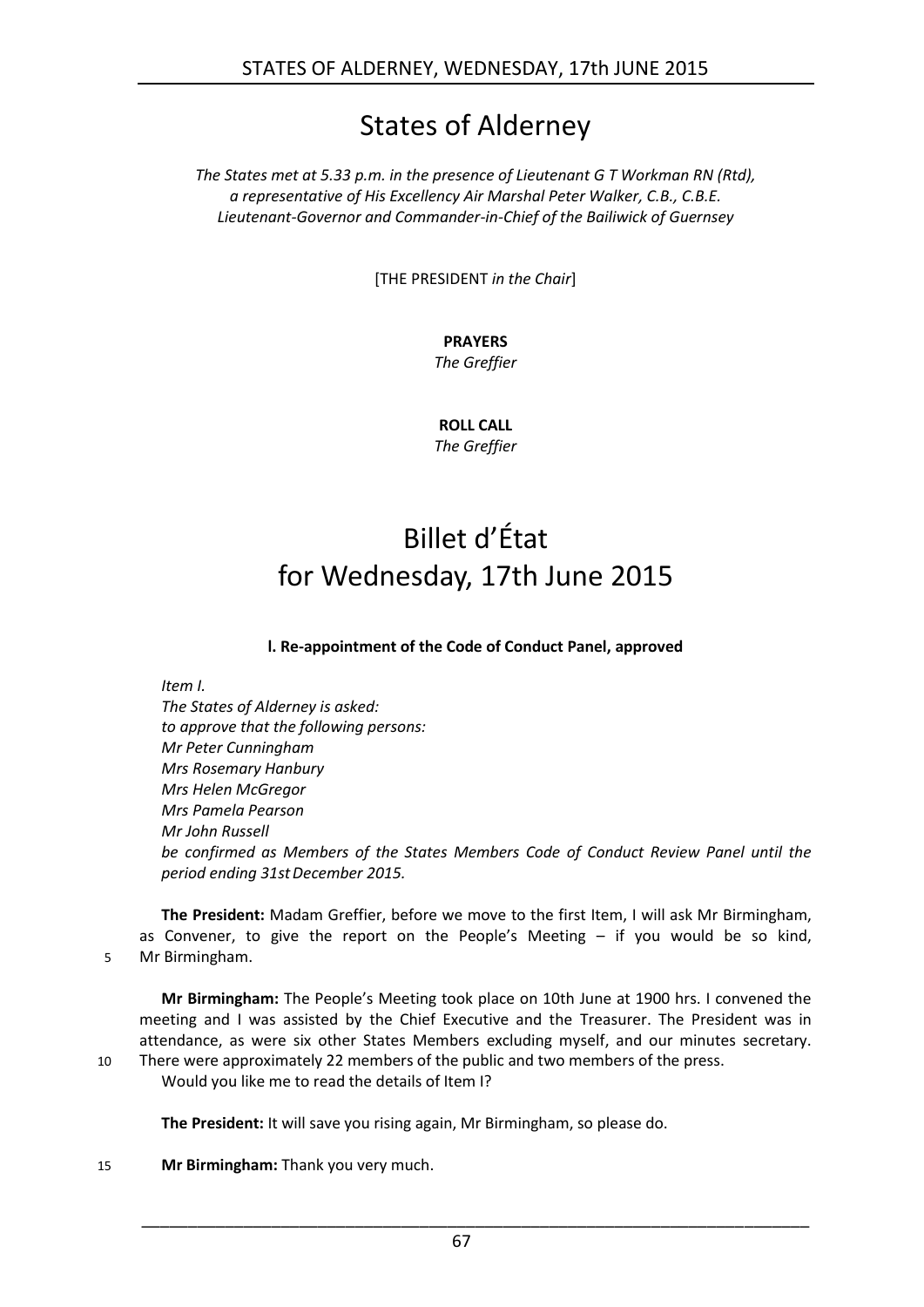Under Item I, re-appointment of the Code of Conduct Panel, there were two comments. They included: for clarification, if a States Member is in breach of the Code of Conduct, would the person taking the complaint to other Members/the President require a solicitor to do so; and can the President quash the complaint before it is put to the Code of Conduct Panel?

20 The Convener – that was me – allowed the President to answer the question and he advised that complaints of a breach of the Code of Conduct are brought to him or the Greffier and he will determine if there is sufficient proof of a breach and then present it to the panel. However, if not, then it will be dismissed.

The second comment was: why is this appointment only until the end of the year? I again 25 allowed the President to give clarification and he advised that this was to allow it to fall in line with the annual appointments from January 2016.

**The President:** Thank you. I think you also omitted the answer to whether or not they need a solicitor. They do not need a solicitor.

30

**Mr Birmingham:** Oh, yes, sir, that is correct, they do not need a solicitor.

**The President:** Thank you.

Madam Greffier, if you would formally introduced Item I, please.

35

#### **The Greffier:** Yes, sir.

Item I is the Re-appointment of the Code of Conduct Panel. The States of Alderney is asked to approve that the following persons – that is Peter Cunningham, Rosemary Hanbury, Helen McGregor, Pamela Pearson and John Russell – be confirmed as Members of the States Members 40 Code of Conduct Review Panel until the period ending 31stDecember 2015.

**The President:** Thank you very much. Mr Harvey, I believe you wish to propose this.

45 **Mr Harvey:** Thank you, sir, yes.

A fairly straightforward measure which, as my colleague has said, will bring us into the normal timetable for these appointments at the end of the year.

I recommend to my fellow States Members that we approve this simple measure. Thank you.

#### 50 **The President:** Thank you very much, Mr Harvey. Mr Rowley, I believe you wish to second this.

**Mr Rowley:** Yes, that is right, sir.

#### 55 **The President:** You wish to second it?

**Mr Rowley:** Yes, I wish to second it.

#### **The President:** Thank you very much. 60 Does any Member wish to speak on Item I?

**Mr Jean:** I would like to enlarge on the point made by Mr Birmingham. If a States Member actually finds himself in a problem in a *bona fide* committee meeting, is he able to use the Code of Conduct Panel on recommendation from you?

65 I am terrified even more, as when I had my problem I feel probably that… I did not think of it at the time, and I admit I did not ask you whether you would refer it to the Code of Conduct Panel, but would that be the normal procedure, especially as I found myself in the situation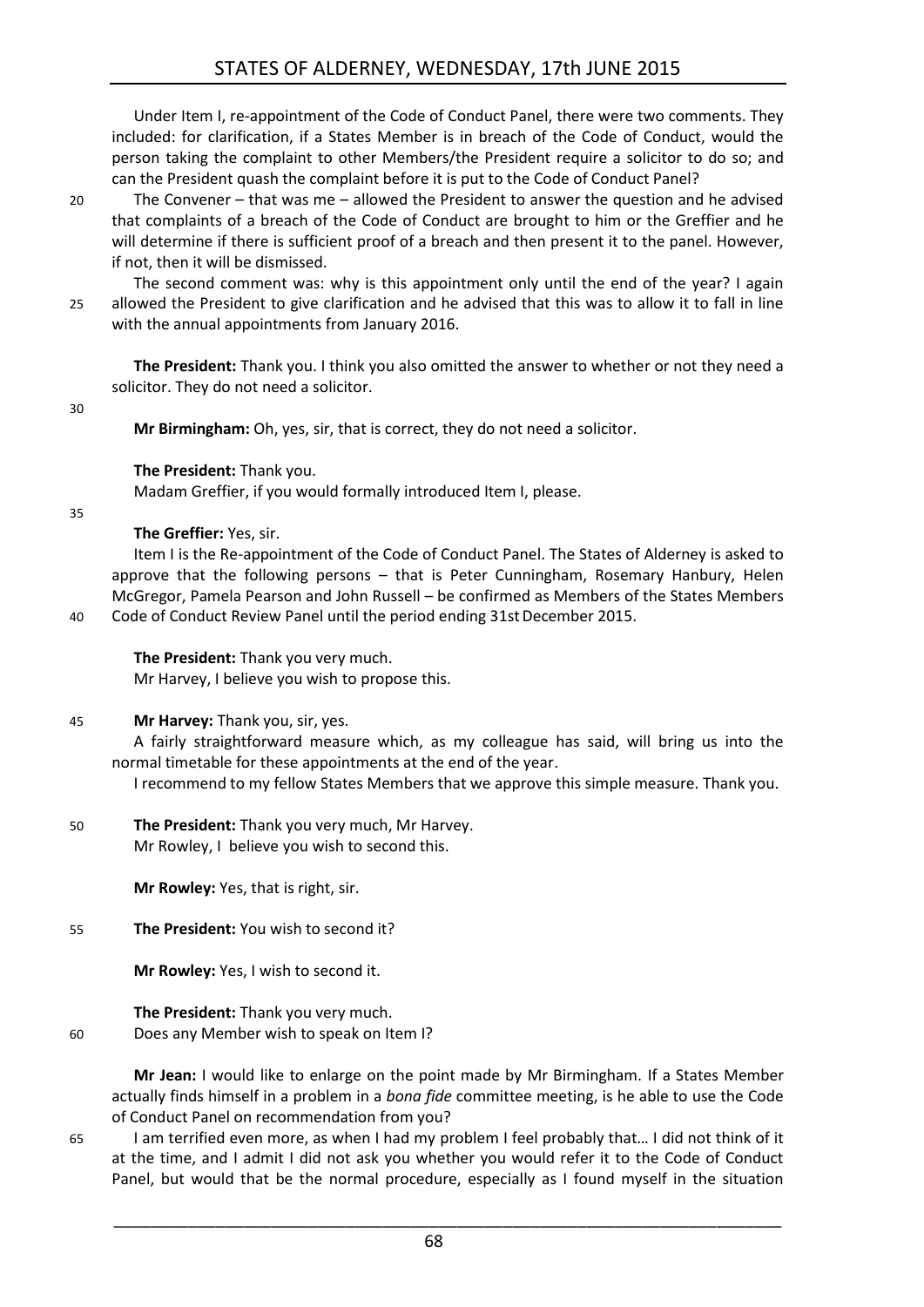where the other party had employed the services of an advocate. I did not, I dealt with it myself, but I was asking for assistance.

70 What I really want to know is whether, in future, it will probably be right, in a set of circumstances like that, where it took place in a committee meeting, that the Code of Conduct Panel should immediately be involved.

**The President:** I do not know whether this is really the place to do that, but for clarification I 75 would refer you to the Greffier for the answer to that; but so that it is quite open to everybody, a complainant must place the evidence he believes is evidence of a breach of conduct to both the Greffier and me in writing. You do not need a solicitor in order to do that. A complaint will not be considered unless that happens. Does that slightly help to clarify it for you?

#### 80 **Mr Jean:** Thank you.

**The President:** If you require further clarification I advise you to go to the Greffier outside of the States meeting.

85 **Mr Jean:** Thank you.

**The President:** Does any other Member wish to comment on the Code of Conduct? In that case, Madam Greffier, I think you can take that as approved.

90 **The Greffier:** Thank you, sir.

#### **II. Testamentary Freedom – The Retrait Lignager (Abolition) (Alderney) Law, 2015 and The Alderney Inheritance Law, 2015 approved**

<span id="page-4-0"></span>*Item II.*

*The States is asked to approve: the Projet de Loi entitled: a) 'The Retrait Lignager (Abolition) (Alderney) Law, 2015'; and b) 'The Alderney Inheritance Law, 2015' and to request the President to seek the Sanction of Her Most Excellent Majesty in Council for them to have the force of Law in the Island of Alderney.*

#### 95 **The President:** If we could move to Item II, please.

**The Greffier:** Item II, sir, is Testamentary Freedom. The States is asked to approve the Projet de Loi entitled The Retrait Lignager (Abolition) (Alderney) Law, 2015 and The Alderney Inheritance Law, 2015 and to request the President to seek the Sanction of Her Most Excellent 100 Majesty in Council for them to have the force of Law in the Island of Alderney.

**The President:** Thank you very much. Mr Birmingham, as Convener.

#### 105 **Mr Birmingham:** Thank you, Mr President.

Yes, there were a number of comments on this Item. First, currently a will for realty would require a signature witnessed by two Jurats, and a will of personalty has to be handwritten, signed and dated, but not witnessed. Part VI of the new Law replaces that requirement and the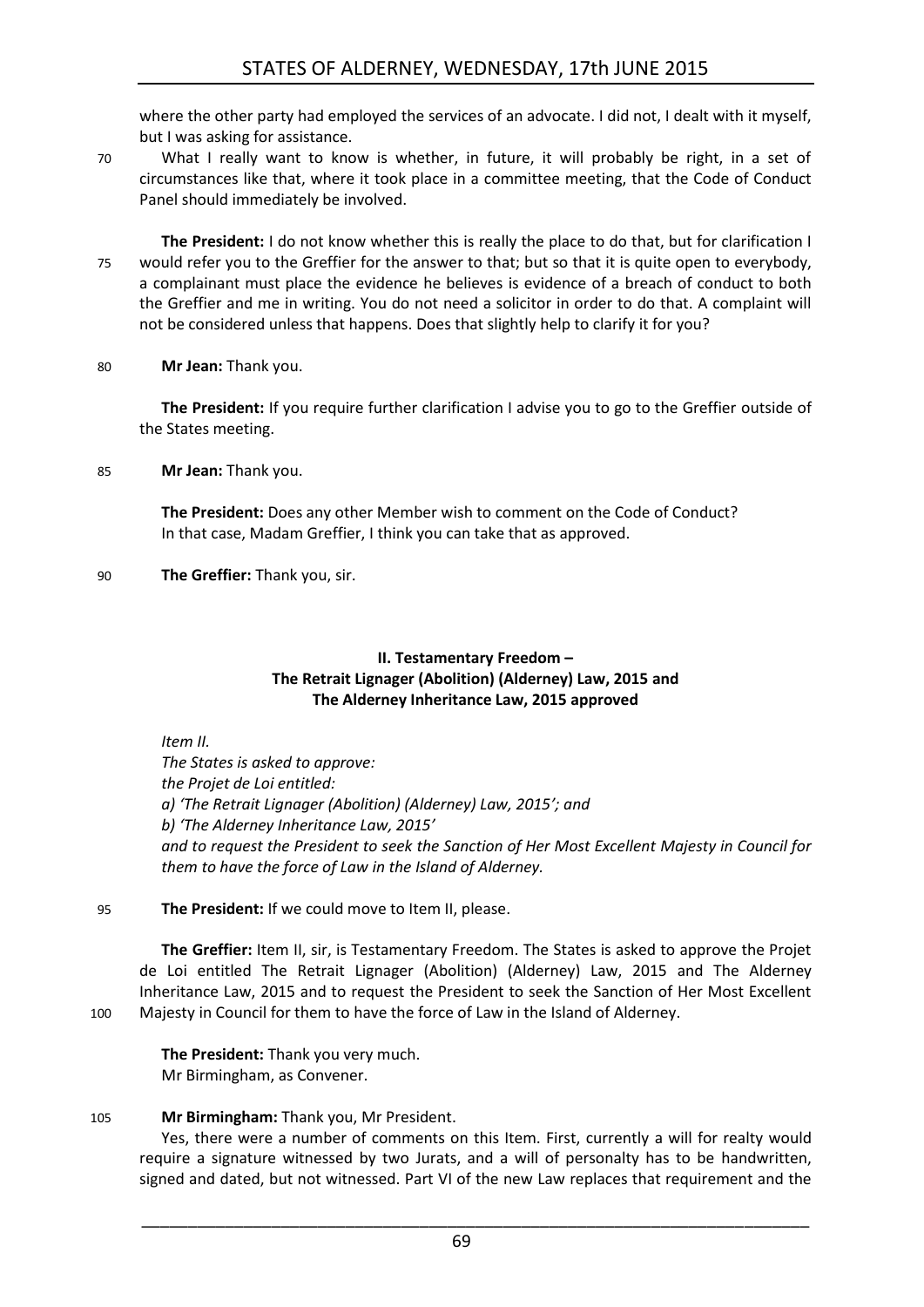question was: is that correct? I allowed Mr McDowall to answer the question, as he was best 110 placed to, and he advised that any existing wills will stand if made under the previous Law; however, going forwards those changes of circumstances will apply.

The second point in question was: will there be a harmonising of previous wills done in the UK? Again, I deferred to Mr McDowall and he advised that, in effect, yes; however, domicility law applies to people domiciled here.

- 115 The third point was: what is the definition of 'civil partnership'? Again, I deferred to Mr McDowall to answer the question and he advised that civil partnerships are not recognised in the Bailiwick of Guernsey; however, it is the general definition of what civil partnership is under UK legislation. I have a bit of further clarity there from Madam Greffier: civil partnerships are recognised in the Bailiwick in modern legislation; they are not carried out in the Bailiwick. I hope 120 that adds a little bit of extra clarification.
	- The fourth point: a query was made regarding adding a codicil to an existing law. That was raised based on part I, page 5 of the Law. I was asked for clarification on the matter to be sought and to be brought up at this meeting. Again, we have some clarification on this. Any codicil in place prior to this legislation taking effect will be valid after this legislation is in force, assuming

125 that they are properly executed under the current Law. Any codicil made after this legislation is brought into force must be made in accordance with this law, even if the effect of it is to amend a will made under the current legislation. I hope that is the clarification that was required under that section.

Moving on to point five: under the previous Law there is no specific protection of children or 130 family – is the new Law ruling out any commitment to family, and what impact would this have on children? I again deferred to Mr McDowall to answer the question and he advised that the new Law allows more freedom of testamentary disposition. In consequence, there will be more opportunity for more action to be taken by relatives, friends and others who believe that they have a greater entitlement than is reflected in their actual inheritance. Such claims are more 135 likely to be referred to the Royal Court in Guernsey for ruling in the future.

- There was a further point: have there been any formalised guidelines published for the courts in relation to the previous question? It was noted that in paragraph 36 of the Law there are certain guidelines dealing with the distribution.
- Moving on, a further point is that a query was raised relating to Inheritance Tax in the UK, 140 based on schedule 1, section 4, 'Rules of intestate succession', particularly relating to point 7, 'Surviving spouse or civil partner'. Again, it was a case of seeking clarification. In this particular case, the rules of Inheritance Tax apply to… I have the detail here, if you will just bear with me one second. A person's domicile is only important in relation to their personal estate. If a person is not domiciled here but owns real property, that property is dealt with under Alderney law. If a
- 145 person is domiciled elsewhere but has personal property here, that property is dealt with under the law of their domicile. The court already recognises UK rules for realty as long as they specify that realty in the UK will. In terms of the other specific details, obviously, dealing with Inheritance Tax, that was very much on a case-by-case basis, which would really be for the individual to investigate.
- 150 Finally, the last question: is the law following the changes that have happened in Guernsey? Meaning the adoption of the new laws in Guernsey. It was noted that the Guernsey laws have been replicated with a few Alderney-specific changes as a result of differences in the current Alderney inheritance laws.

Then there was just one final point, which asked if it would be possible for a simplified 155 version of the Law to be published, once it had been agreed, for members of the public.

Those were all the points raised on this matter.

#### **The President:** Thank you, Mr Birmingham.

Just for the sake of clarity for the public, I would point out that none of the current States 160 Members are qualified to practise law within the Bailiwick, and if the general public wish to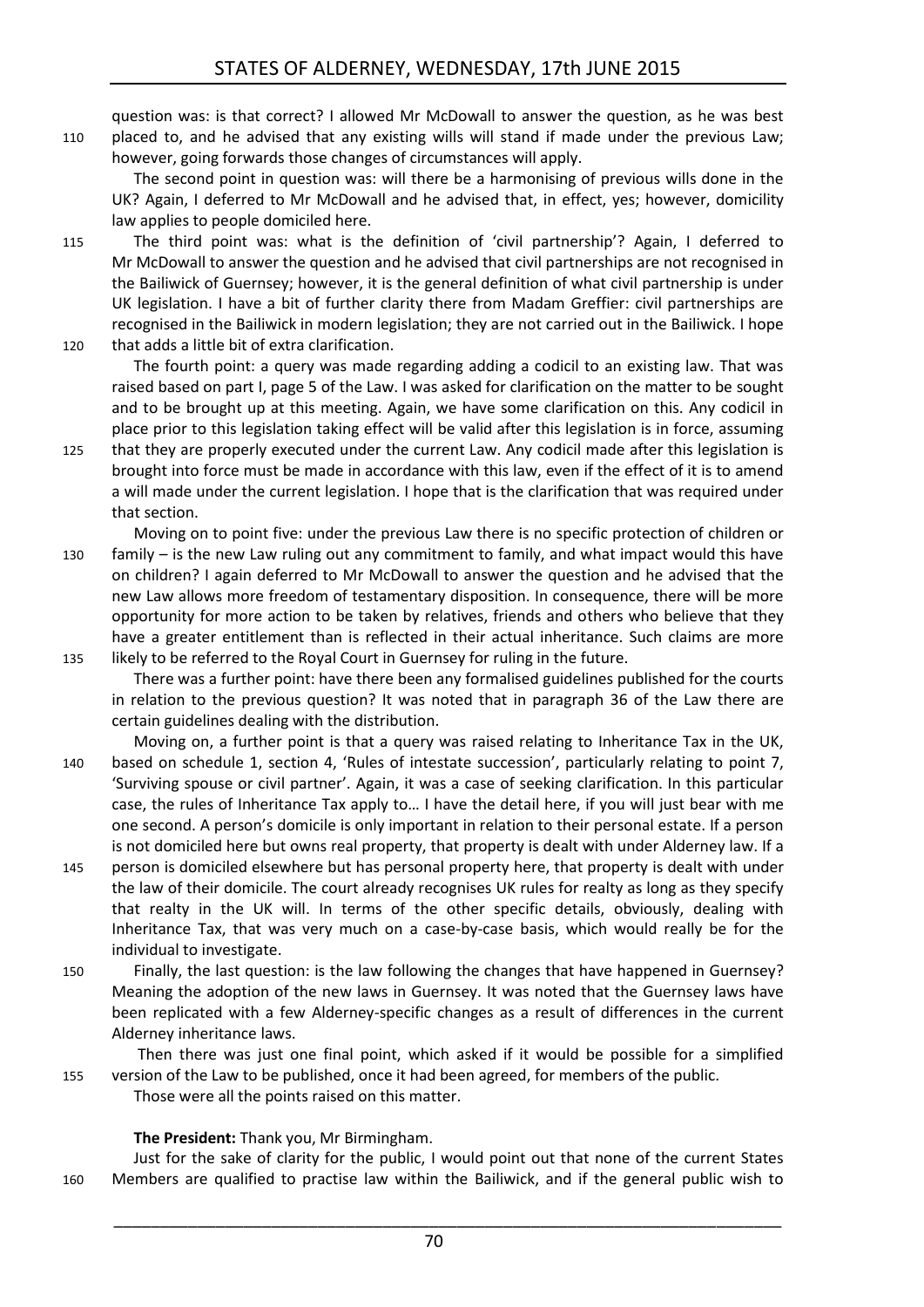know more about this Law then I would advise them to either take private legal advice or consult the Greffier.

On that, Mr McDowall, I believe you wish to propose this Item.

165 **Mr McDowall:** Yes. Thank you very much, Mr President, ladies and gentlemen.

Changes in the Inheritance Law are long overdue – I think these have been changed some 30 or 40 years ago, and indeed it took Guernsey 12 years to update its inheritance laws, from beginning to end, to provide freedom of testamentary disposition. A rearguard action was fought by the Guernsey Bar, among others, who have certainly lost fees in drawing up and 170 amending wills. There was a diminution of trust business, which resulted in more freedom of testamentary disposition. So Alderney, unusually, is fortunate that it has been able to take advantage of the benefits and experience of those battles, which of course are reflected in the legislation.

The current Inheritance Laws are rooted in Norman-French law, which is based on Roman 175 and civil law. I had the painful experience of doing Roman law for two years at university, so I know what a grind it is.

Like an off-the-peg suit, Norman-French law looks good to start with but shows wear and tear when the profile of the wearer changes; and I suspect that, like Napoleon, it will be destined for exile in the longer term. Norman-French law does not reflect both the good and grim realities of 180 family life in the 20th century, and their expressions of divorce, sexual freedoms, homosexuallesbian relationships, the perversities of human rights legislation and the case law that goes with

it, as well as the occasional capricious behaviour of the judiciary. So change is needed.

Additionally, under the current legislation the States was actually exposed to prospective litigation under Human Rights, and so this was absolutely necessary to guard against that.

185 The history of the legislation is simple, as those who follow States proceedings will know. In March 2014 a proposal to enact a review of the Inheritance Law, setting out the current defects – which were lack of freedom of testamentary disposition, costs and efficiency, legal and financial risks to the States of Alderney etc – was approved. The consultation setting out the proposed substantive changes was approved by P&F. A consultation took place over May 2014 190 and there was near unanimity in the proposed changes. I think a lawyer had a few concerns, probably to do with the fees.

The States of Alderney approved the move to drafting the proposed changes. The drafting has taken time, mainly because of reduced resources in the Law Officers department to draft legislation, though I pay tribute to Victoria Ogier, who did slave over it for four or five months, 195 and to Sarah Kelly, who gave a lot of guidance. I think we were fortunate that Victoria Ogier

actually was the same drafter as the person who did the drafting of the States of Guernsey inheritance legislation, so we had drafting memory.

The legislation is quite long and I am sure you do not want me to go through it all, but there are broadly eight parts.

200 Part I abolishes the forced heirship rules.

Part II removes discrimination against illegitimate children and, importantly, complies with human rights legislation.

Part III sets out the rules in relation to intestate succession.

Part IV sets out provisions for dealing with real property in intestacy situations or where the 205 heirs cannot be ascertained or found.

Part V: the prescription for any action, proceedings or claims under this Law shall be six years. Part VI sets out the formalities for making wills.

Part VII deals with situations where two or more persons die in circumstances where it is uncertain to determine who died first.

210 Finally, part VIII: as a result of testamentary freedom, there are provisions for family and dependants of the deceased, and this part deals with the application of the financial provisions to the court.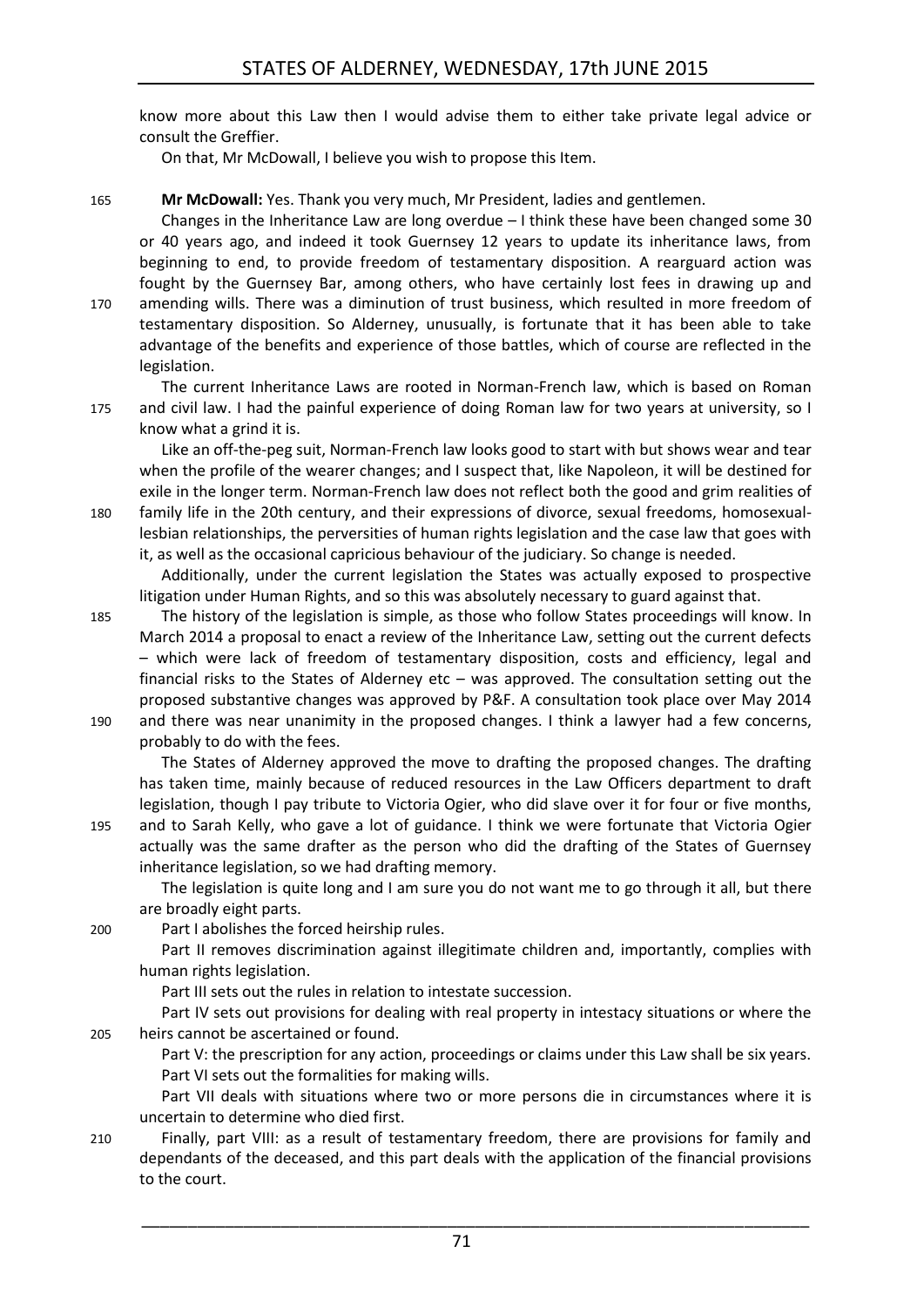## STATES OF ALDERNEY, WEDNESDAY, 17th JUNE 2015

It is a large body of legislation, probably one of the largest pieces we have had come before the States of Alderney for some time. I do recommend it to the States. It will be more efficient, 215 some of the costs will be reduced and in some ways it brings more certainty, but in other ways, like all freedoms that are given, it will be subject to possible litigation by those who are not happy with what they get under wills. We see much more of that in the UK now there is more freedom of testamentary disposition, but we live in a world where people want more freedoms and hopefully this gives them the freedoms.

220 I commend it to the States. Thank you.

**The President:** Thank you, Mr McDowall. Mr Roberts, I believe you wish to second this.

225 **Mr Roberts:** Yes, I do, Mr President. I would just like to praise the work that Mr McDowall has done on this and I fully support it.

**The President:** Thank you, Mr Roberts. Does any Member wish to comment on Item II?

230

**Mr McKinley:** Mr President, States Members, could I just please seek a point of clarification. I refer specifically to paragraph 59, which says:

'This Law shall come into force on the day appointed by Ordinance of the States; and different dates may be appointed for different provisions and for different purposes.'

I find that slightly confusing, and my logic, really… The existing Law dates back to January 1949, 56 years ago, and, as Mr McDowall has explained very clearly, much has 235 changed on a number of issues since then. I refer specifically to civil partnerships and children born out of wedlock, but they are all included now and the new Law makes complete sense to me. But I am not a lawyer, none of us are, and therefore… As Mr Birmingham mentioned, at the People's Meeting there was much concern raised on this issue. A number of quite difficult questions were asked and were dealt with extremely well, 240 and he has made it quite clear now, from research since then, and answered a number of

those questions, but… A simple thing: I hope it does not come into effect today, because there are still people out there with concerns and I hope that they will have time, between now and listening perhaps to the radio discussions I believe are due on Friday, to change things if they need to.

245

**The President:** Presumably you mean to change their own circumstances, not the –

**Mr McKinley:** Change their own circumstances –

250 **The President:** Because they will not be able to change this Law once it has been enacted.

**Mr McKinley:** – to comply with this new Law. Not to change the Law, but just to change their own circumstances to comply with the new Law.

255

**The President:** Thank you very much. Does any other Member… Mr Jean.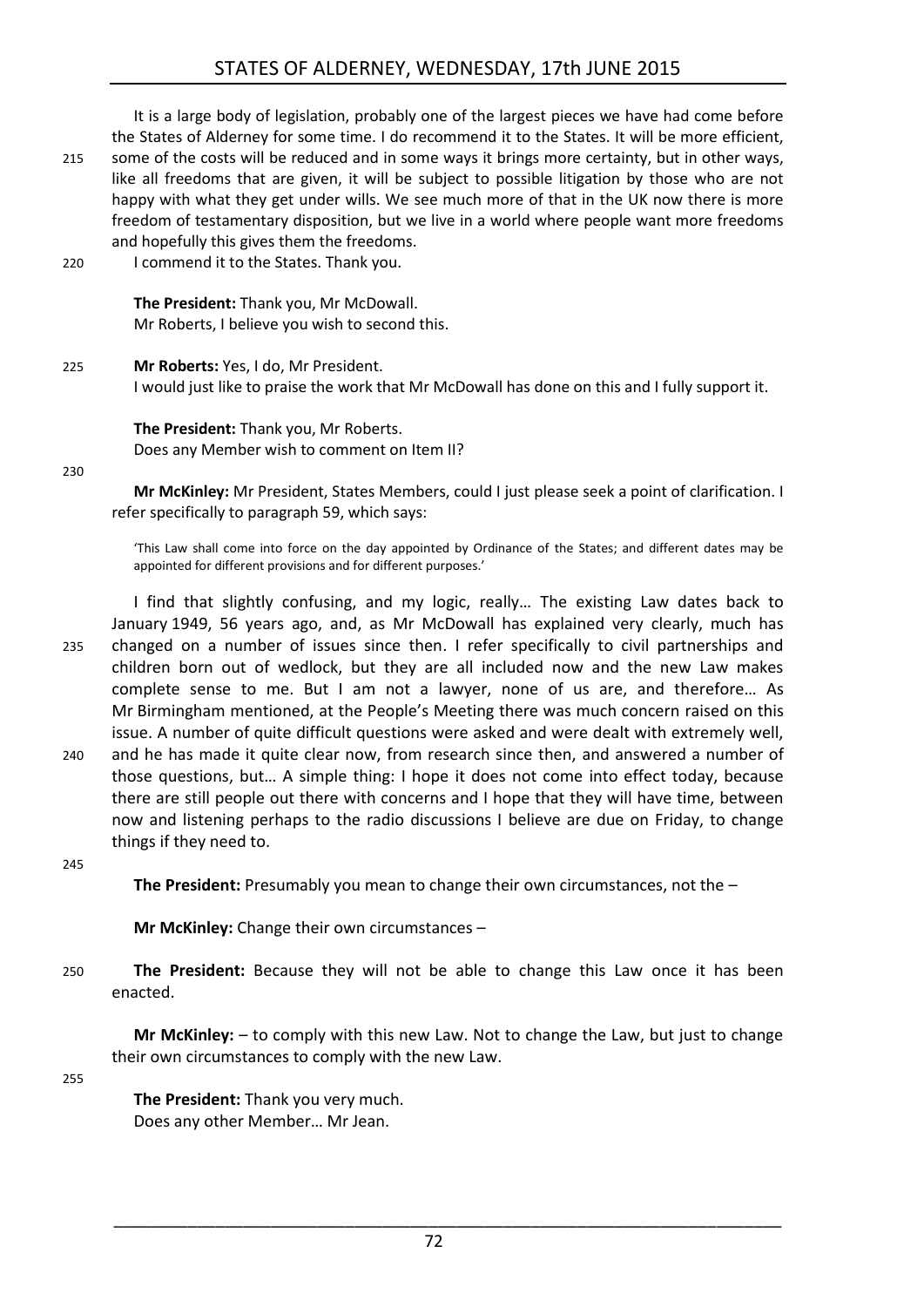### STATES OF ALDERNEY, WEDNESDAY, 17th JUNE 2015

**Mr Jean:** An observation before I start on Mr McKinley's remarks. It is quite interesting. I wonder whether it will be possible for us to have this come before us a second time, in view 260 of what he is saying – not because it probably does not require any alteration, but what he is saying about the consultation process. It may be a good idea to bring it back in two to three months' time – that might be a good idea – for a Second Reading.

**The President:** If you would just be seated for a minute, Mr Jean.

- 265 Can you raise a point of order on that, please, Mr McKinley. Are you suggesting… because it did not sound to me that you are suggesting that this is brought back for a Second Reading. You are merely concerned about the fact that the date when this comes into force is not clear. Am I correct?
- 270 **Mr McKinley:** The date is not clear and I am concerned that, from the questions raised at the People's Meeting, there are clearly some more concerns out there that perhaps need to be answered.

I think the Law makes sense, but what I am concerned about is that people's personal circumstances… They may wish to change their will or change one or two things that they 275 have already done. They may have to consult a lawyer, as was suggested by, I think, Mr McDowall and by you, and… to give them time to do that before the Law comes into force.

**The President:** Madam Greffier, would you care to clarify the situation.

280

#### **The Greffier:** I can answer that, sir.

The reason the commencement date is drafted in relation to commencement by Ordinance is that this Law now has to, if you pass it today, go to the Privy Council, and that will take at least three months and the Law will not be in force between now and the Privy 285 Council consent. Within that time that gives you, as the States, the ability to ask the Law Officers to draft an Ordinance to give a commencement date. The Law, once passed by the Privy Council, will be sent to the Royal Court of Guernsey for registration. Once it is registered, then the Ordinance can bring this into effect.

There is a date mentioned in the Law in section I(6), which says that you, as the States, 290 can set a date, between that date and the date of commencement, when people can start making wills under this Law, even though this Law has not commenced, and it might be that you wish to discuss that this evening and have that date as the date of your resolution, i.e. today's date. However, I must stress that that does not mean that any wills drafted before Privy Council consent will be valid, because you still need that, I think, before the Ordinance 295 comes into play.

The problem is we do not know when it will be at the Privy Council. But as of today, if you pass this Law, the Law is exactly the same as it stands today. This does not change it.

**Mr McKinley:** No. If I may just say, I do not have a concern –

300

**The President:** Is this a point of order, Mr McKinley?

**Mr McKinley:** Just to thank you for the answer.

305 **The President:** Right, that's fine. To clarify the situation, yes?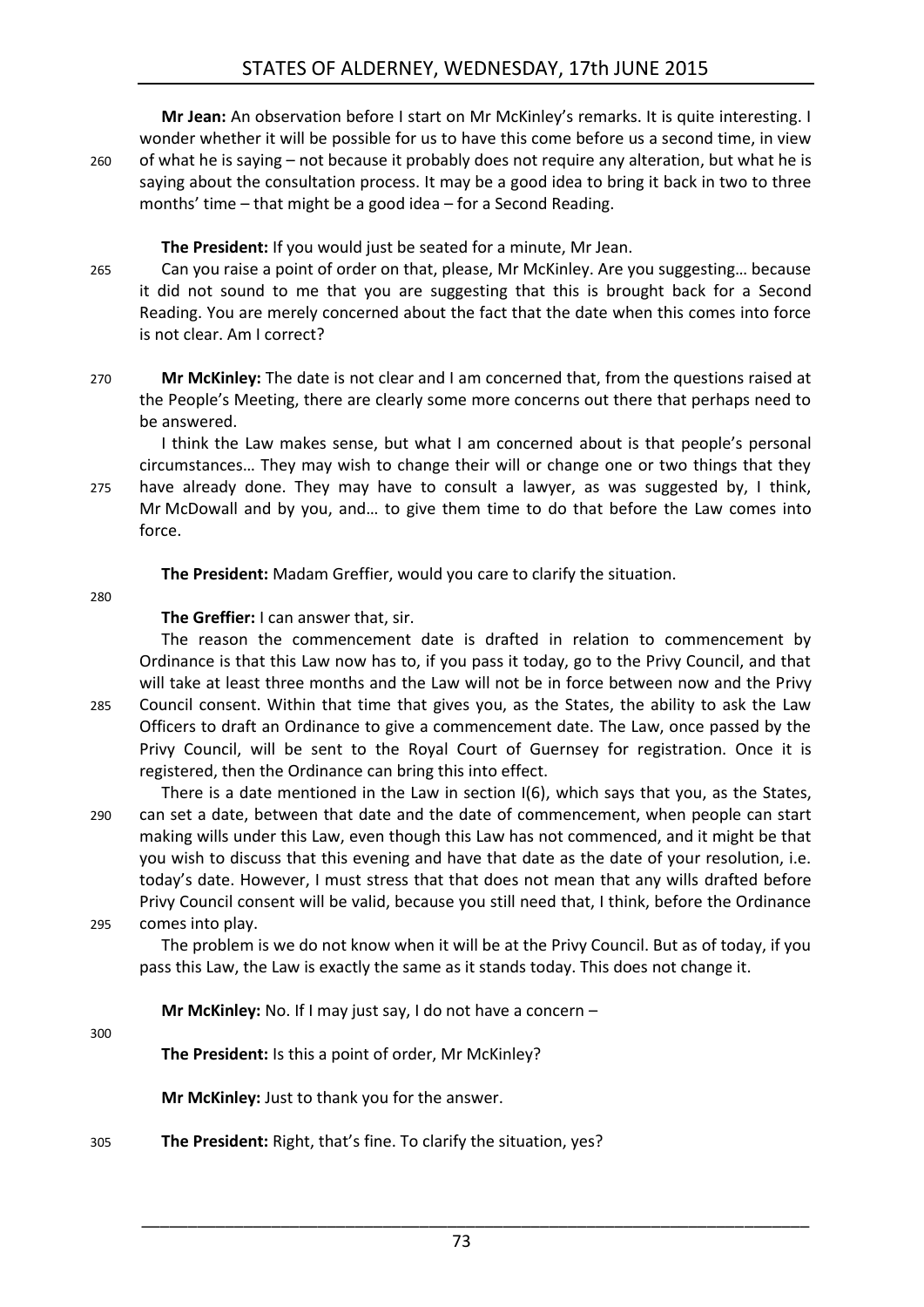**Mr McKinley:** To clarify the situation, that there is time for people to –

**The Greffier:** Absolutely. It will not change today.

310 **Mr McKinley:** Thank you very much.

**The President:** Thank you. If you would like to continue – and I hope that has clarified that as being so.

315 **Mr Jean:** That is absolutely fine, and I thank the Greffier for her explanation. That means we have all the time that we need, which I think is important; this is a very important piece of legislation.

I was delighted to see that those taking part in the consultation process were… the majority of whom were in favour of the change. There are some strange things left in the old 320 Norman Law which we know and realise needed to change.

One of things that interested me was the change in the ability to buy back – the concept of the Retrait Lignager, the common-law principle, the right of descendants to buy back property from purchasers for the same price. That actually, certainly before the War, was not… Perhaps this is how it is now – they can buy it back at the same price – but in actual

- 325 fact a relative of mine was the subject of a field that he bought from an estate being purchased back by the family, and the custom then was that £1 more in every £13 was paid. I do not suppose there were many extra pounds for my relative back then because money was hard earned, so I doubt that the field was worth a great deal; but anyway, he was subject to it, which is rather interesting.
- 330 I do not think I have anything else to say, except I am pleased with it and delighted and I believe that certainly those things like illegitimate heirs being recognised are quite right, there should not be any prejudice left and these things are the right way to go. We are more in line with Guernsey with this, and if we leave it as it is it becomes more and more difficult to deal in a modern world where we need to be more regular.

335 Thank you.

**The President:** Thank you very much, Mr Jean. Does any other Member wish to speak on Item II? No. Madam Greffier, would you put that to the vote, please.

340

*A vote was taken and the results were as follows:*

| <b>FOR</b>    | <b>AGAINST</b> | <b>ABSTAINED</b> |
|---------------|----------------|------------------|
| Mr Tugby      | None           | None             |
| Mr Birmingham |                |                  |
| Mr Jean       |                |                  |
| Mr Harvey     |                |                  |
| Mr Simonet    |                |                  |
| Mr McDowall   |                |                  |
| Mr Rowley     |                |                  |
| Mr Roberts    |                |                  |
| Mrs Paris     |                |                  |
| Mr McKinley   |                |                  |

**The Greffier:** That is carried, sir.

**The President:** Thank you very much, Madam Greffier.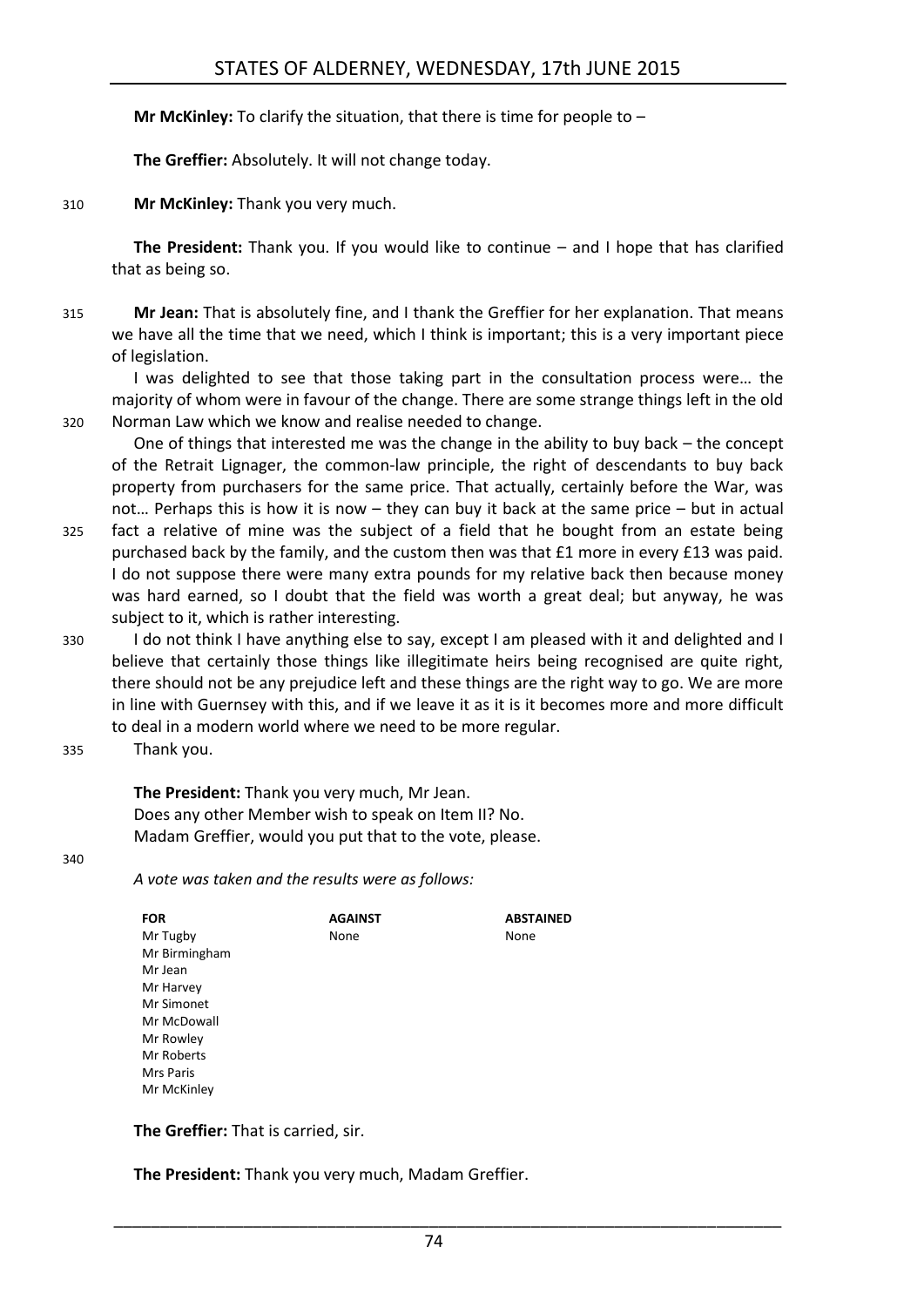#### **III. Questions and Reports – Policy and Finance Committee – Chairman's Report**

<span id="page-10-0"></span>*Item III.*

*A report entitled 'Policy and Finance Committee – Chairman's Report' has been received from Mr Harvey, Chairman of the Policy and Finance Committee.*

#### 345 **The President:** We move to Item III, please.

**The Greffier:** Sir, that is Questions and Reports and we have received one report from the Chairman of the Policy and Finance Committee.

#### 350 **The President:** Thank you very much.

Mr Birmingham, as Convener, was there any comment on this Item, please?

#### **Mr Birmingham:** Thank you, Mr President.

There was, but it just states that the report was from the Chairman of Policy and Finance and 355 that was the only comment.

**The President:** Thank you very much, Mr Birmingham. Mr Harvey, would you like to rise and present your report, please.

#### 360 **Mr Harvey:** Thank you, sir.

The Economic Development Plan, from the point of view of the States, is a key document. It is a work in progress; it continues to develop. It sets out, basically, the aspirations of the States in terms of improving the economy of the Island. Very brief background…

The resolution on Alderney Airport and Economic Development was agreed by the States of 365 Guernsey in December 2014, including a commitment to produce an action plan to drive economic development in Alderney for approval by the Alderney Liaison Group by 31st March 2015.

The lead on developing the plan was taken by the States of Alderney through the Chief Executive and States Members Harvey and McDowall, and a draft was approved by the Policy 370 and Finance Committee on 27th January 2015 for submission to the Alderney Liaison Group.

At its meeting in Alderney on 4th February the Liaison Group agreed the plan as presented and it was made publicly available, with a consultation event taking place on 26th February.

Since then, progress has been made in advancing the individual workstreams. The attached charts, which are the key to the plan, of course, highlight the progress using the traffic-light 375 scheme – and I apologise for the rather small print that some people have drawn attention to and also the lack of 'Alderney' as headings, but we will remedy that.

There are two programme areas that are currently flagged red, i.e. the targets not being met, being Air Services project 7.1 and Broadband project 10.

The former is due to lack of progress by the States of Guernsey and Aurigny in providing the 380 necessary information, including a copy of the shareholder objectives from Treasury and Resources to Aurigny, and the draft memorandum of understanding setting out flight frequencies, numbers of seats and fares. This was raised at the ALG meeting on 3rd June and I can advise you that we have now received the initial part of the memorandum of understanding for Aurigny, as between them and T&R, which sets out overall requirements of Aurigny, 385 including a number of governance issues and reporting issues. In terms of operational matters it confines itself to principally issues that are Guernsey specific, though it does reiterate the requirement that Aurigny maintain a service capability for Alderney. We never did receive a copy of the original shareholder objectives, but I believe this memorandum now significantly fleshes